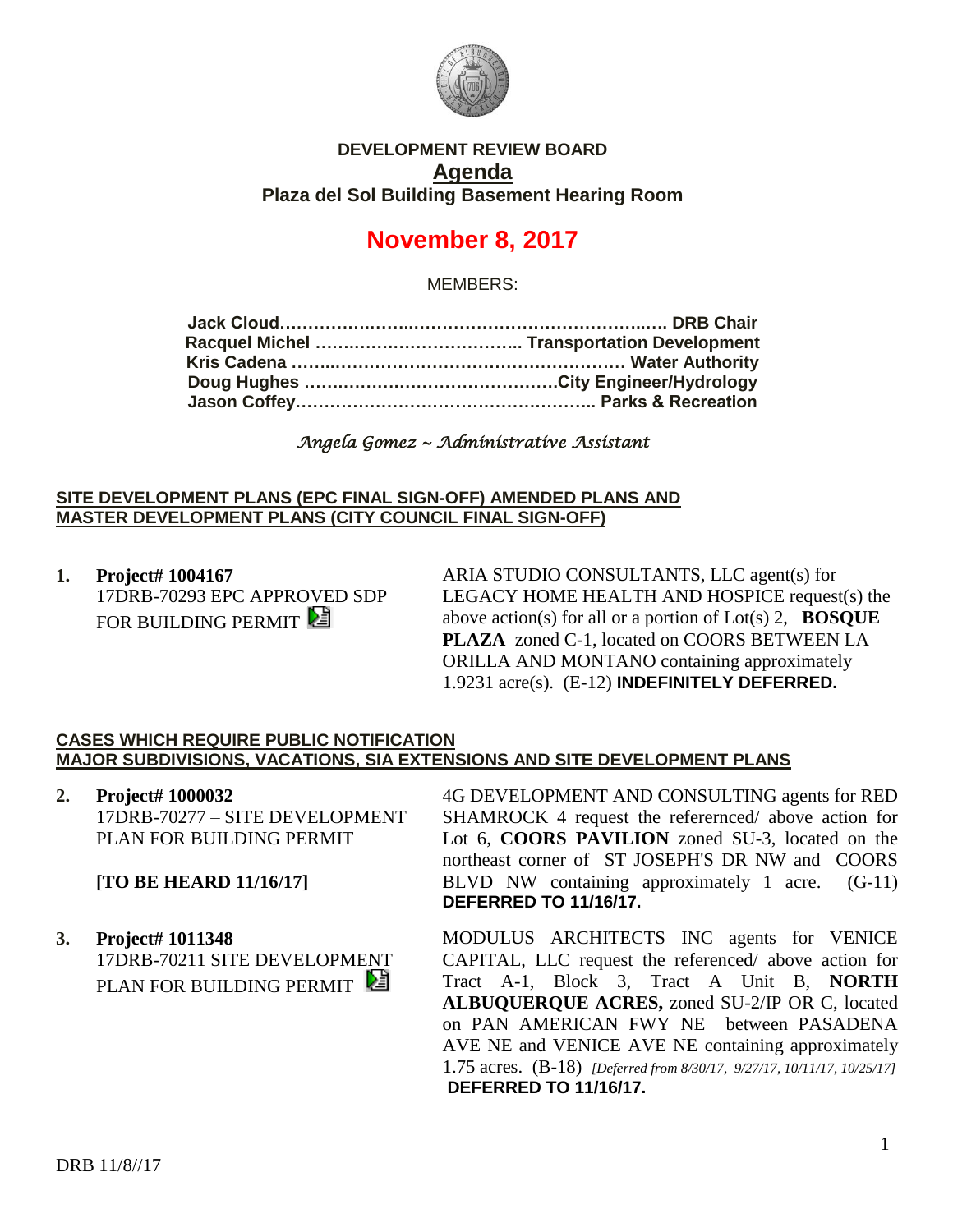## **4. Project# 1008435**

17DRB-70194 PRELIM/ FINAL PLAT 17DRB-70195 BULK LAND VARIANCE DJ

ISAACSON AND ARFMAN PA and SURV-TEK INC agents for MECHENBIER CONSTRUCTION INC/ AMERICUS LLC request the referenced/ above actions for Old PANORAMA BOULEVARD with Tracts N-2, N-3-A, **TANOAN PROPERTIES** and Tract 18, **HIGH DESERT** zoned R-D, located on the west side of TRAMWAY BLVD NE between ACADEMY RD NE and SAN ANTONIO DR NE containing approximately 24 acres. (E-22) *[Deferred from 8/16/17, 10/11/17, 10/25/17]* **DEFERRED TO 11/29/17**

## **MINOR PLATS, FINAL (MAJOR) PLATS, AMENDED PLATS AND PLANS**

**5. Project# 1011223** 17DRB-70299 AMENDMENT TO PRELIMINARY PLAT 17DRB-70300 MINOR - TEMP DEFR SWDK CONST<sup>2</sup> ISAACSON AND ARFMAN PA agent(s) for LAS VENTANAS NM, INC request(s) the above action(s) for all or a portion of Lot(s) PORTION OF LOTS 18 & 19, Block(s) 3, **ALVARADO GARDENS (**TBKA CAMBELL COMPOUND**)** zoned RA-2, located on CAMPBELL RD NW BETWEEN CAMPBELL CT NW AND GRIEGOS DRAIN containing approximately 2.0808 acre(s). (G-13) **THE AMENDED PRELIMINARY PLATWAS APPROVED. THIS AMENDMENT DOES NOT EXTEND THE EXPIRATION DATE OF THE ALREADY APPROVED PRELIMINARY PLAT. THE TEMPORARY DEFERRAL OF CONSTRUCTION OF SIDEWALKS ON THE INTERIOR STREETS WAS APPROVED AS SHOWN ON EXHIBIT IN THE PLANNING FILE. 6. Project# 1004505** 17DRB-70228 MINOR - FINAL PLAT APPROVAL<sup>2</sup> PRECISION SURVEYS INC agent(s) for C.O.A./ QUATRO Y CARBON request(s) the above action(s) for all or a portion of Lot(s) 1-A, 5-A & 9-A, Block(s) N, **ATLANTIC AND PACIFIC ADDTION** zoned SU-2/ NCR, located on 4TH ST SW containing approximately .6441 acre(s). (K-14) *[Deferred from 8/30/17, 9/13/17]* **THE FINAL PLAT WAS APROVED WITH FINAL SIGN-OFF DELEGATED TO PLANNING FOR AGIS DXF. 7. Project# 1011331** 17DRB-70304 MINOR - PRELIMINARY/ ARCH + PLAN LAND USE CONSULTANTS agent(s) for

FINAL PLAT APPROVAL **E** 

JASON FILE request(s) the above action(s) for all or a portion of Lot(s) 1-A & 1-B, **ALVARADO GARDENS Unit(s) 1,** zoned RT/RA-2, located on 2311 & 2315 MATTHEW AVE NW containing approximately .6 acre(s). (G-13) **DEFERRED TO 11/16/17.**